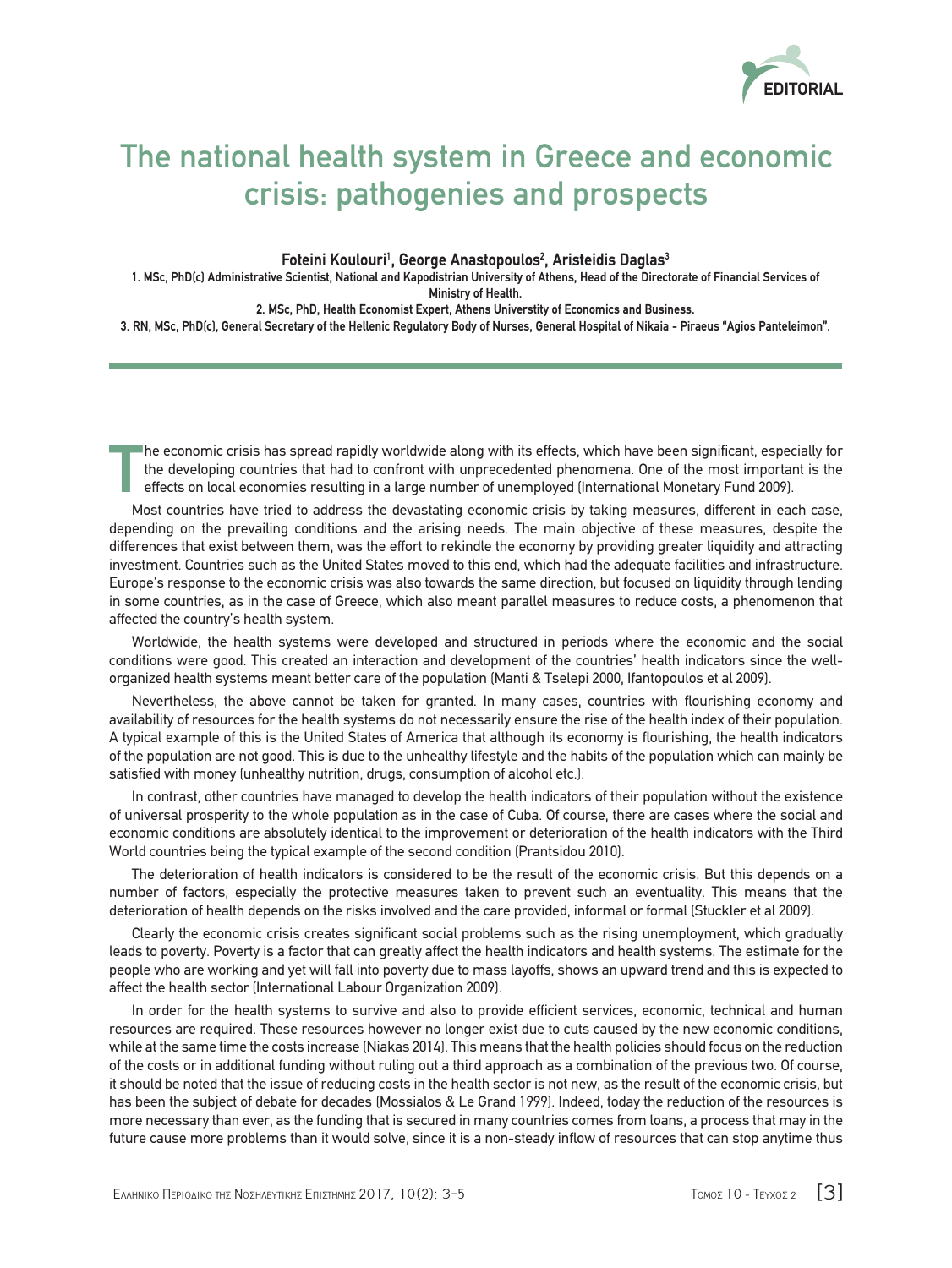

creating gaps (Mossialos et al 2002).

The lack of liquidity caused by the economic crisis is a fact that creates problems in the financing of health expenditure. Another problem is also created by the terms set by the lenders of funds, of which the reduction in expenditure is the main. The self-financing in the case of the economic crisis is also dysfunctional because unemployment also reduces the contributions to social security and the savings of resources through this area (Appleby 2008).

The more difficult the social and economic conditions become, the more the people, because of the pressures they receive, will have health problems and inevitably resort to the public health services.

The next figures (1 & 2) proves that hypothesis.

**Figure 1. Population over 15 years old with or without chronic health problem or chronic disease, 2009 & 2014 (Hellenic Statistical Authority, 2015).**







This means that in times of economic crisis, the demand for public health is growing as people necessarily turn to it due to the lack of income and the higher costs required by the private sector. The high demand for the public health services also means a burden that due to the parallel cuts, the sector is already unable to meet some of its needs. These conditions lead to the allocation of the resources in areas of health that are considered most important, while others are neglected (World Health Organization 2009).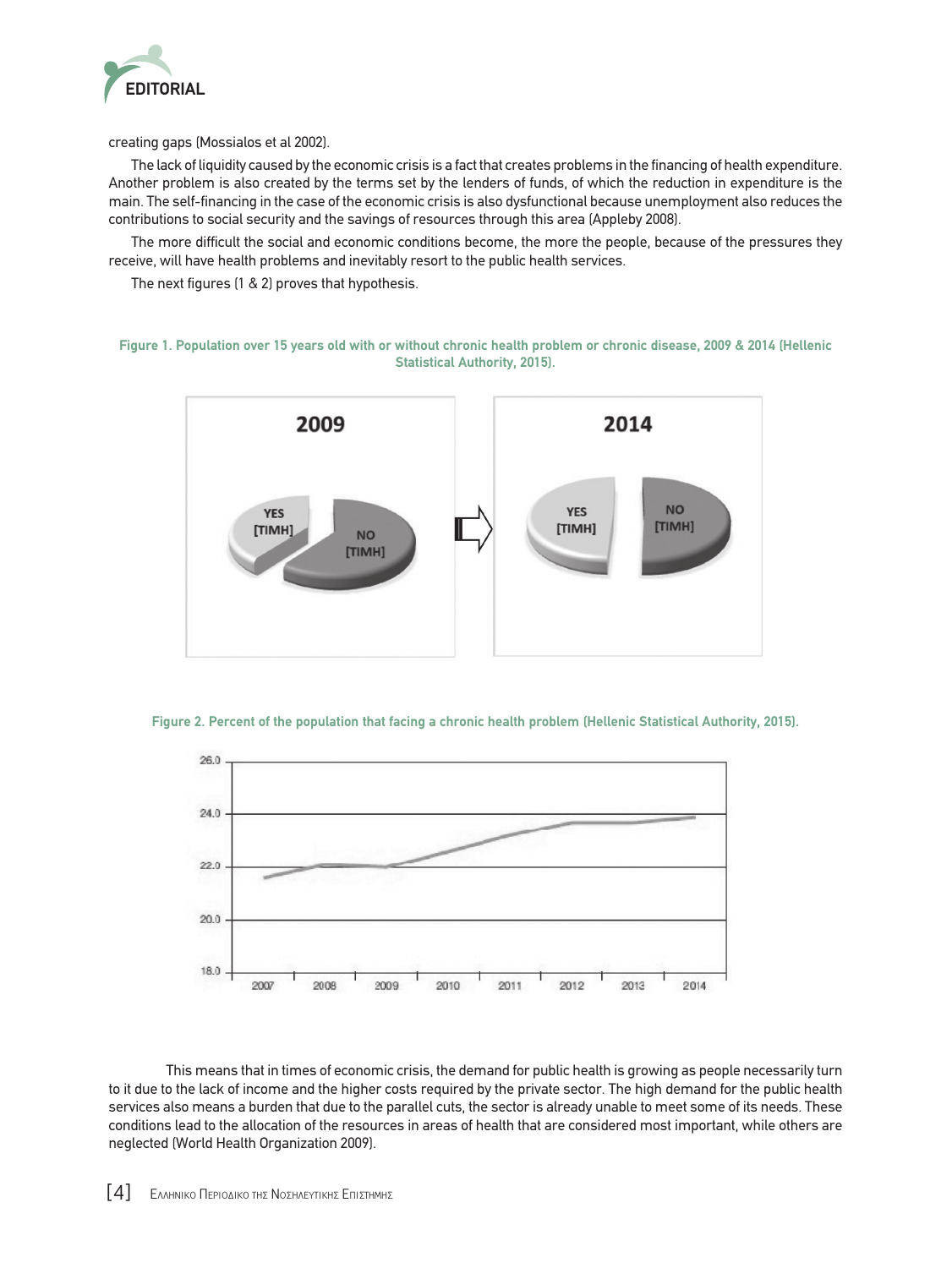

Already since 2010, it has been estimated that the demand for and use of the health services in Greece will increase. At the same time, social insurance will be burdened because the population has no longer the income that is required by the private sectors services. This means that the pressures for efficiency of the Health System will increase, respectively (Kyriopoulos 2010). According to estimates by the Ministry of Health, a decade or so ago, there was already a 20% increase in the use of services in public hospitals, while a drop of about 15% in the use of private health services, especially in private maternity clinics, dental care and surgeries in private hospitals (Dimoliatis et al 2006).

To achieve the first objective of reducing public health costs, austerity measures have been taken, with the reduction of salaries of all employees in the public sector, including that of health, to be the main measure. Then there were cuts in the budgets of all public health facilities and any kind of recruitment was suspended, even the non-replacement of retirees to reduce the labour costs. These have even further burdened the existing health personnel and devalued many hospitals (Niakas 2013).

In an attempt to save funds, the participation fee for medicines in various categories of chronic patients has been increased by 10%, as well as the payment of one euro per prescription or the payment by 50% for rural population and the payment for hospitalization, which has never been implemented due to public reactions. However, despite these changes, the expenses have not been decreased or revenue increased, although there has been results in the reduction of the public pharmaceutical expenditure due to the introduction of electronic prescription and the change in the pricing method of medicines (Hellenic Statistical Authority 2014). This has also been aided by the introduction and promotion of generic medicines (Niakas 2014).

The reform framework in the healthcare sector, which the Greek government adopted in agreement with the Troika, does not have a clear direction and causes a tendency for greater privatization of the health services and exclusion of the uninsured. The lack of the government-troika orientation is evident by the conception and creation of the National Organization for the Provision of Health Services (EOPYY) which merged by replacing the main funds of the health insurance of the citizens (IKA, OAEE, OPAD, OGA and Utilities-Private Banks). It is significant that despite the creation of the EOPYY that, as a leading agency, could operate on economies of scales and control expenditure, this was probably not achieved because the sickness funds or their branches, still exist thus far and maintain parallel services and administrative structures. Its main disadvantage is that there was no substantial provision for the uninsured, the main victims of the economic crisis, resulting in a large part of the population to be excluded from access to the public health services (Kentikelenis et al 2011).

It must be mentioned that with a recent law (4368/2016), the right to free access to all public health facilities providing nursing and medical care to uninsured and vulnerable social groups was established for the first time. However, sufficient research data demonstrating whether the measure is applicable and what problems facing an already overburdened health care system as the Greek from this development does not yet exist.

In conclusion, the current period is a particularly difficult period for the health system which is facing serious structural and social problems. Obviously, the current economic crisis and the policies of the memoranda did not cause the serious problems that the Greek health system is facing. These problems existed and the economic crisis only exacerbated some of them and the government commitments to our lenders forced us to look the reality in the face and act to resolve them. The main problem to be solved by the health system is to ensure the equal access to all citizens regardless of income and employment status. This is important, especially in the difficult period of the economic crisis.